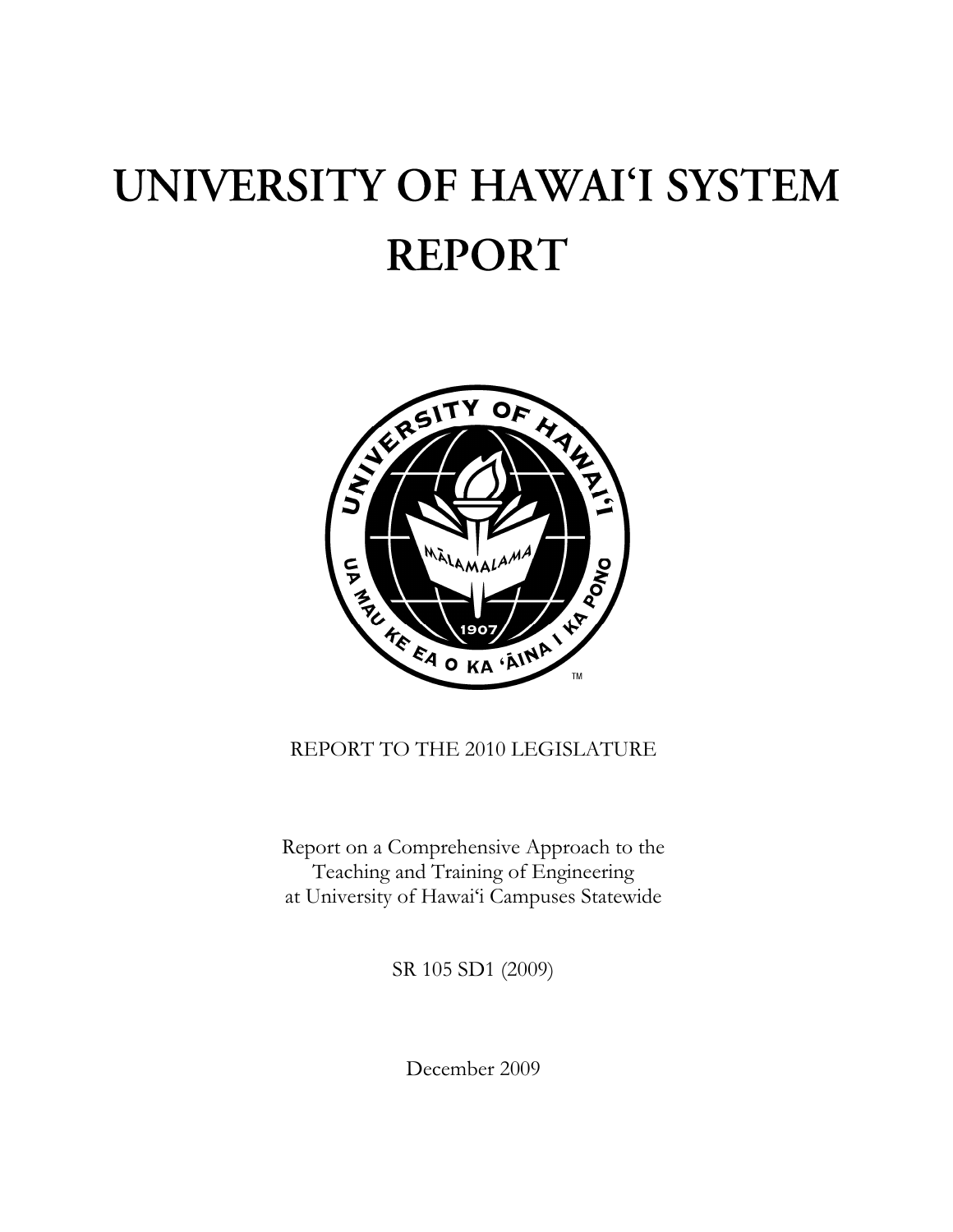## University of Hawai'i Report to the 2010 Legislature In Response to SR105, SD 1

This report is in response to Senate Resolution 105, Senate Draft 1, of the Twentyfifth Legislature in 2009, requesting that the University of Hawai'i System develop a comprehensive approach to the teaching and training of engineering at university campuses statewide, and to submit findings and recommendations to the Legislature before the Regular Session of 2010.

This report consists of two parts – one, a summary of efforts to examine the future of engineering education comprehensively across the University of Hawai'i System; and two, a report of our findings and preliminary recommendations. Discussions among the key stakeholders continue.

#### Background Summary

The University of Hawai'i strategic plan goals are articulated with the higher education and workforce needs of the state in the University of Hawai'i (UH) System *Strategic Outcomes and Performance Measures, 2008-2015*. One of these measures is to increase degrees in science, technology, engineering, and math (STEM) fields. The University met its 2009 goal of 1,732 STEM degrees by producing 1,733; however, it continues to evaluate current needs and develop strategies to more successfully produce the engineering graduates that Hawai'i needs while using resources effectively.

Since fall 2008, a number of broad based discussions have focused on engineering education. An Engineering Fall Summit, convened by the Dean of the University of Hawai'i at Mānoa (UHM) College of Engineering was held at the East West Center Conference Center on September 10, 2008, with delegates invited from all ten UH campuses, the UH System, and other organizations in the state and business communities.

Participants at the fall summit agreed to support a systemic effort across the entire UH statewide system, and identified, in rank order: 1) a need to develop online and distance learning capabilities that might support access for students on all islands to engineering and its prerequisite courses; 2) the necessity of developing a plan for engineering, engineering technology, and technology education across the entire UH system that is appropriately articulated among campuses in order to maximize efficient and effective use of limited resources while addressing statewide needs; and 3) a commitment to improve student retention, thus providing a stronger pipeline (AA and AS degrees) to the UHM College of Engineering and increasing the number of engineering graduates (BS, MS, and PhD).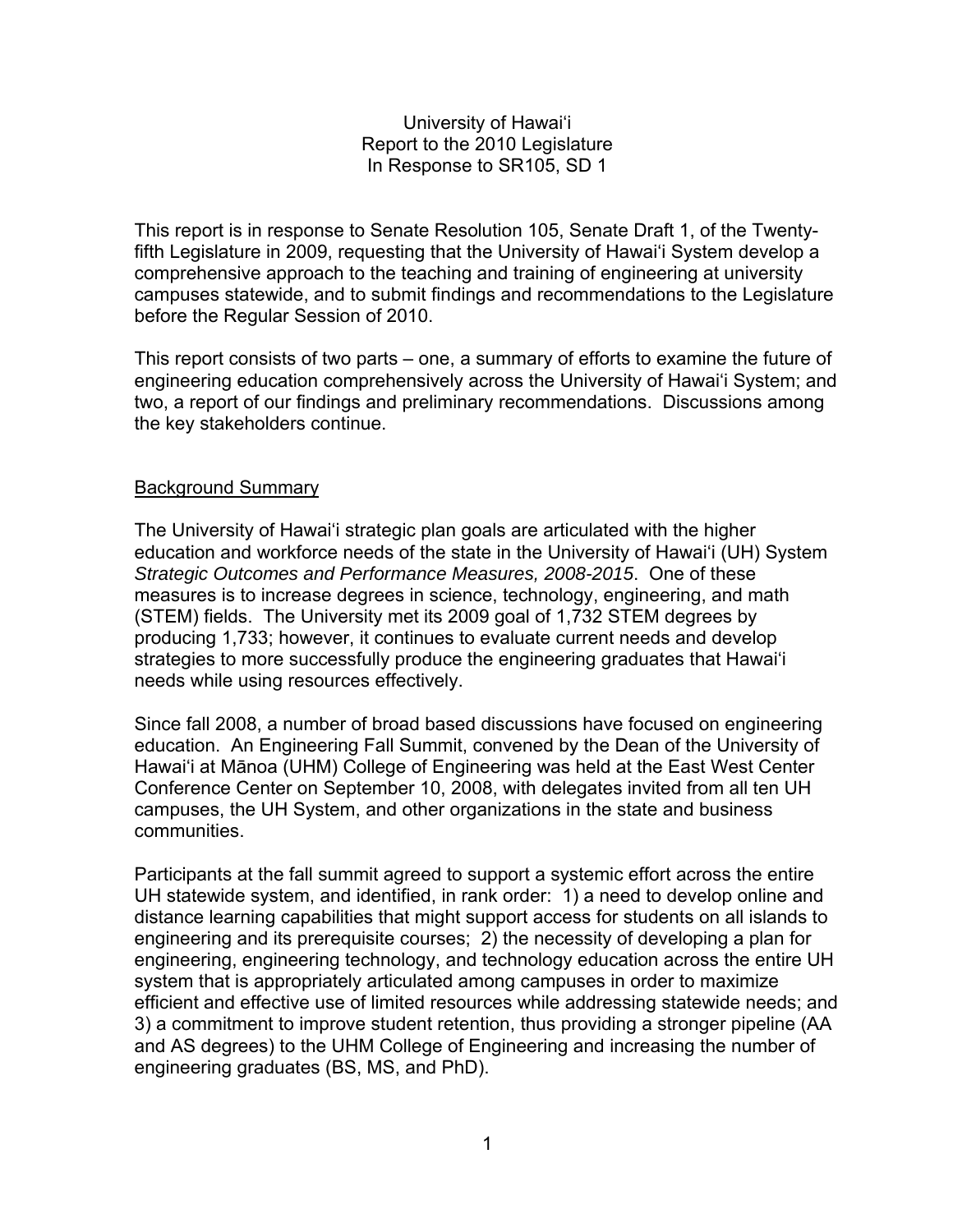The UH System Vice President for Academic Planning and Policy convened a group from the seven community colleges and the UHM College of Engineering (COE) on September 24, 2009, to review transfer data and to develop curricular, student support, and outreach strategies to increase the number of community college students who successfully transfer to the College of Engineering. Campuses identified critical bottlenecks for students transferring (e.g., calculus) to the Mānoa engineering program. Current efforts are aimed toward strengthening a preengineering community college curriculum, moving students through calculus more quickly and successfully, and working with high schools to promote math preparation and to recruit students interested in pre-engineering studies.

On December 1, 2009, deans from the UHM COE and University of Hawai'i at Hilo (UHH) College of Agriculture, Forestry, and Natural Resources Management, a faculty member from the UHH College of Pharmacy who was appointed as lead to explore engineering for UHH, and the UHH Vice Chancellor for Academic Affairs met with the UH System Vice President for Academic Planning and Policy to discuss engineering education at UH. UH Hilo's preliminary proposal was discussed, with subsequent discussion about partnering, sharing courses, and joint efforts. The State Legislature made appropriations to UHH for engineering planning (FY 2010) and program implementation (FY 2011) for a Bachelor of Science degree in applied engineering.

In addition to these activities aimed specifically at engineering education, the University, working with the DOE and P-20, initiated efforts in 2008 to focus on students' preparation in mathematics. Weak math skills have been identified repeatedly as a serious impediment for Hawai'i's students in both K-12 and higher education, particularly for students who plan to earn degrees in STEM fields. Engineering students in bachelor's degree programs are required to complete four semesters of calculus and, depending on the department, additional math courses in linear algebra or differential equations. Thus, incoming engineering students must have strong prior math preparation in order to enroll in required math courses and complete baccalaureate degree requirements.

Under the leadership of the UH System, the Hawai'i Department of Education (DOE), and Hawai'i P-20 Partnerships, three Math Summits (October 10, 2008; February 21, 2009; and October 3, 2009) were held during the 2008-09 academic year. The Math Summits were aimed to improve the math pipeline to career and college readiness for students, to align math courses between the DOE and UH and among the UH campuses so that students are able to transition more smoothly, and to prepare more qualified math teachers and instructors. DOE math teachers, UH faculty, and administrators reached agreements on innovations and specific action strategies that are currently being planned for implementation.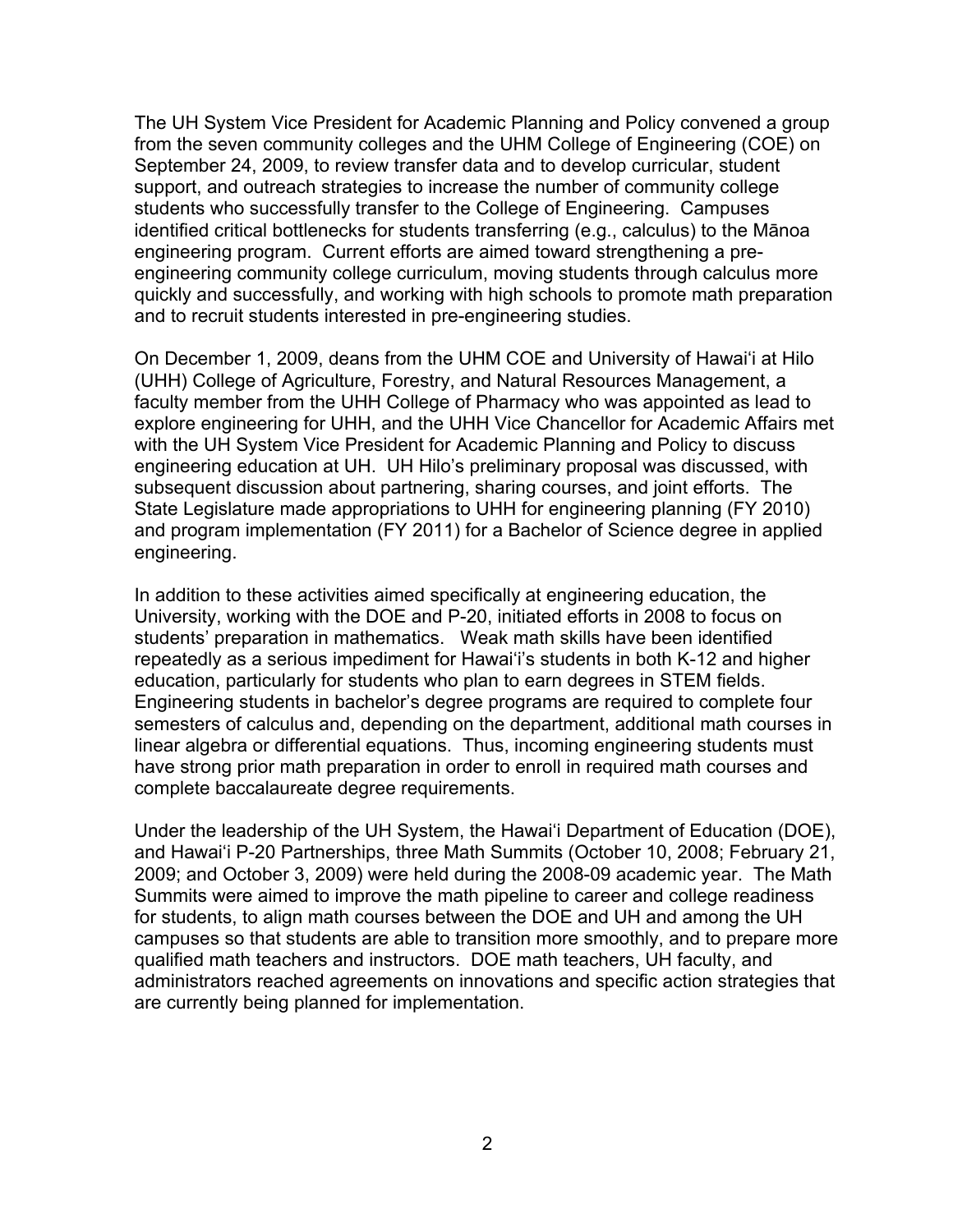#### **Findings**

1) Engineering academic and workforce needs in the state of Hawai'i

The U.S. Department of Labor's Standard Occupational Classification (SOC) lists 17 engineering occupations, seven engineering technician occupations, and one engineering manager category. In addition, there are categories for software computer engineers (applications) and software computer engineers (systems). One occupation, geoscientists, includes an engineering geologist category as one type of geoscientist. The data below are from the EMSI *Complete Employment – 2nd Quarter 2009 v. 2* report for the state of Hawai'i and counties. Educational requirements are from the *Occupational Outlook Handbook 2008-09*.

#### **Engineers**

EMSI data for the 17 engineering occupations in the state of Hawai'i project 176 annual jobs to fill by 2015, with a range from 0 (marine engineers/naval architects) to 71 (civil engineers). The civil engineer classification is the only category with more than 50 annual jobs to fill by 2015. Engineering occupations require a bachelor's degree in engineering for most entry-level jobs*.* 

When data is broken down by counties, the City and County of Honolulu has a projected 145 annual jobs to fill by 2015, including 58 for civil engineers.

For the County of Hawai'i, there are 11 estimated annual jobs to fill by 2015: civil engineers (5); computer hardware engineers (1); electrical engineers (2); electronics engineers, except computer (1); nuclear engineers (1); and all other engineers (1).

For the County of Maui, there are 11 estimated annual jobs to fill by 2015: civil engineers (5); computer hardware engineers (1); electrical engineers (2); electronics engineers, except computer (1); nuclear engineers (1); and all other engineers (1).

For the County of Kaua'i, there are five estimated annual jobs to fill by 2015: civil engineers (2); computer hardware engineers (1); electrical engineers (1); and electronics engineers, except computer (1).

#### Engineering Technicians

EMSI data for the engineering technician occupations in the state of Hawai'i project a total of 43 annual jobs to fill by 2015 for the state of Hawai'i, including civil engineering technicians (5); electrical and electronic engineering technicians (12); electro-mechanical technicians (3); environmental engineering technicians (2); industrial engineering technicians (9); mechanical engineering technicians (1); and engineering technicians, except drafters, all others (11). Most engineering technicians enter the job with an associate's degree.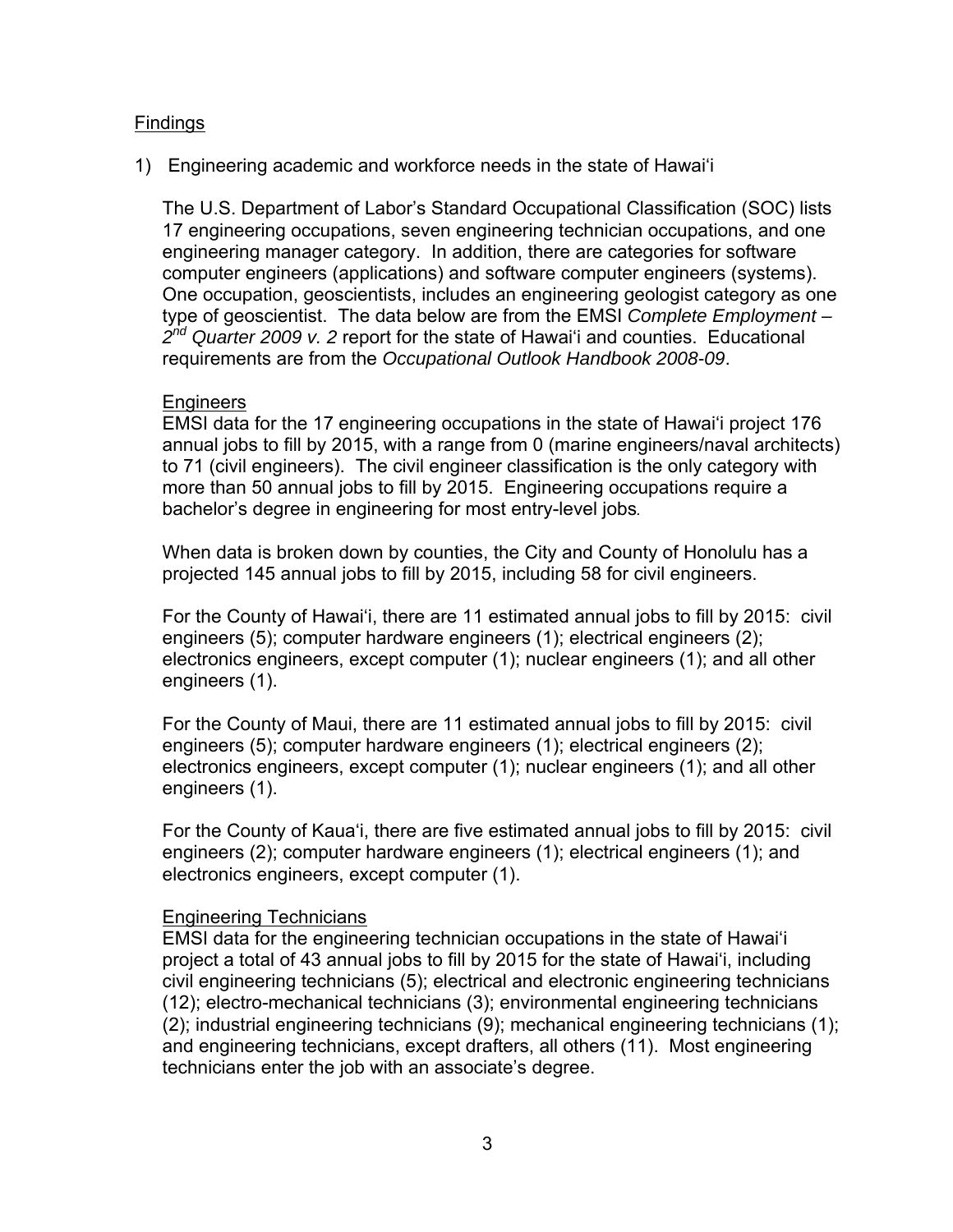When data is broken down by counties, the City and County of Honolulu is projected to have a total of 36 annual engineering technician jobs to fill by 2015. The County of Hawai'i's projection is 2 annual jobs to fill by 2015; the County of Maui's is 2; and the County of Kaua'i's is 1.

## Engineering Managers

Statewide, there are an estimated 17 annual jobs to fill by 2015, including the City and County of Honolulu (12); County of Hawai'i (1); County of Maui (1); and County of Kaua'i (1). Most engineering managers have a degree plus work experience.

## Other Engineering Occupations

Computer software engineers (applications or systems) are another classification. Statewide, there are 42 estimated annual jobs to fill by 2015 for computer software engineers (applications) and 19 estimated annual jobs to fill by 2015 for computer software engineers (systems software). Most of these jobs (37 software applications and 16 systems software) are projected in the City and County of Honolulu. These jobs require bachelor's degrees.

The Geoscientist occupations include engineering geologists. Nine annual jobs to fill by 2015 are projected statewide for all geoscientists, but data is not broken down to show how many of these might be in the engineering geologist category. A master's degree is required for entry level jobs.

2) Existing engineering education & facilities on neighbor islands

The University of Hawai'i at Mānoa offers the following degree programs in engineering:

- BS/MS/PhD in Civil and Environmental Engineering
- BS/MS/PhD in Mechanical Engineering
- BS/MS/PhD in Electrical Engineering
- BS/MS in Biological Engineering
- MS/PhD in Ocean and Resources Engineering

Enrollments in the fall semesters from 2003 to 2007 ranged from 947 to 1,070 with an average of 1,017 for each fall semester. Earned BS in engineering and bioengineering degrees from 2003-04 to 2007-08 totaled 566 with an average of 113/year. Earned MS degrees in engineering for the same period totaled 206 with an average of 41/year.

Maui CC offers:

- An [Associate in Science \(AS\)](http://www.maui.hawaii.edu/ecet/site/?page_id=7) degree that provides training in:
	- o Electronic Engineering Technology, which includes electro-optics instrumentation, adaptive optics for astronomical applications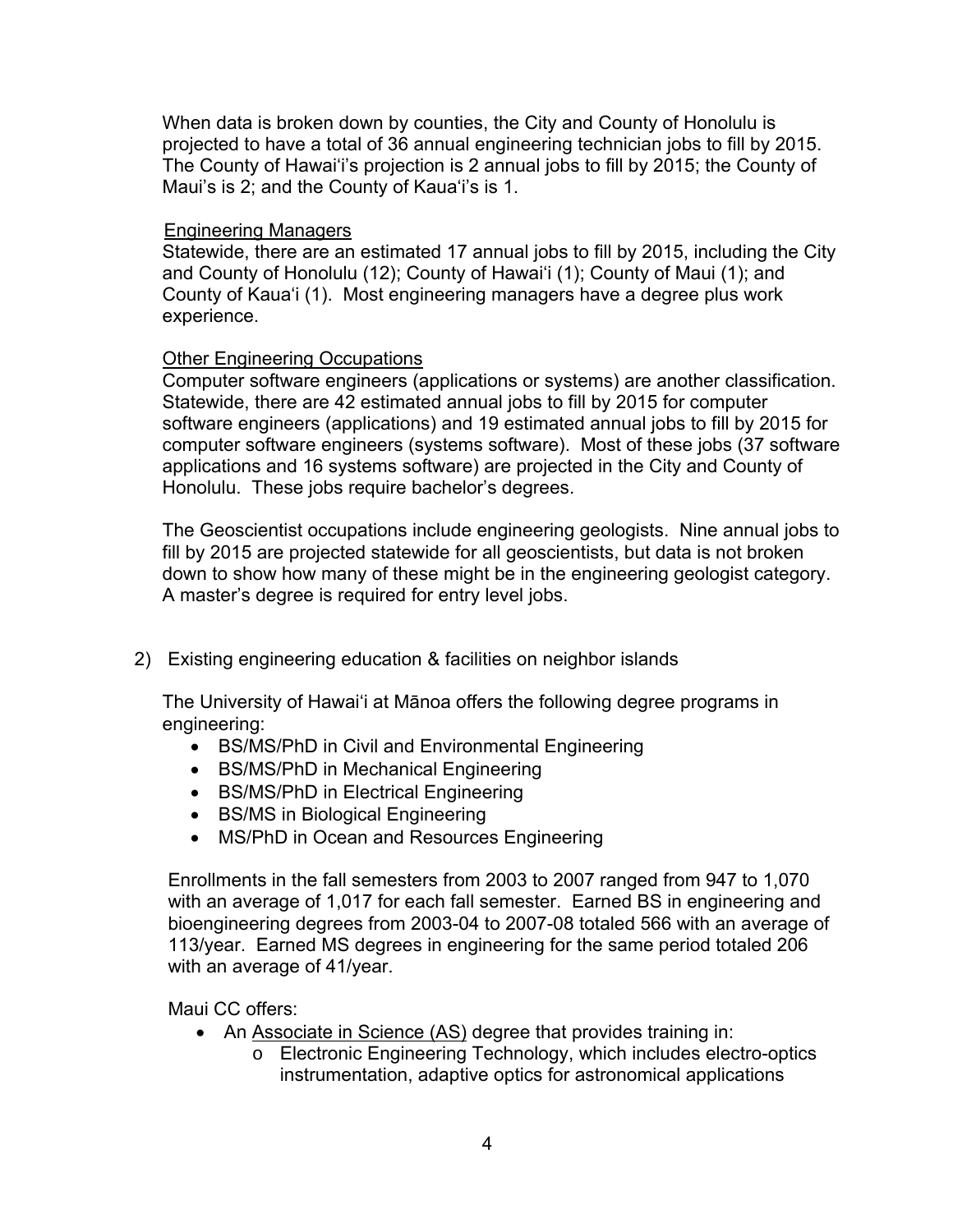detectors, amplifiers, power supplies, computer hardware, and robotics; or

o Computer Engineering Technology, which includes Windows and Unix system administration, routers, hubs, switches, and High Performance Computing (HPC) Technology, which focuses on installation, maintenance, and programming of HPC cluster computers*.*

Enrollments for fall semesters from 2003 to 2007 ranged from 45 to 62 with an average of 55. AS earned from 2003-04 to 2006-07 totaled 21 with an average of 5/year.

The College of Engineering at UH Mānoa is currently operating at a student faculty ratio of about 17:1. Typical large mainland State Schools operate engineering colleges at significantly larger student faculty ratios (albeit with larger support staff). In order to increase the number of qualified students, COE Mānoa is significantly involved in K-12 outreach programs through ACT 111, including robotics programs and competitions.

To summarize, estimates based solely on EMSI annual demand projections and average UH engineering graduates per year seem to suggest that to fill annual demand for engineers by 2015 will require 124 engineers a year with BS degrees in addition to those currently produced by UHM, assuming that there is perfect fit of supply and demand. More detailed analysis, however, is needed to understand the specific types of engineering education needed, numbers needed, and whether or not the need is best met by developing new programs, expanding current capacity, or developing partnerships that meet both niche or emerging fields as well as traditional fields.

3) Cost of engineering education

One way to look at potential costs of engineering programs is to examine the average cost of educating a full time equivalent (FTE) student at the UH Mānoa COE. Average cost per FTE includes direct costs (instruction), indirect costs (student services, scholarships, and fellowships), and prorated costs for academic support, institutional support, and operations and maintenance.

In fiscal year 2008-09, the average cost per FTE for upper division engineering undergraduates was \$22,658; and for graduate level engineering students, \$57,171. By comparison, the average cost per FTE of all upper division students was \$19,151 and for graduate students, \$34,726.

The cost of graduating a full-time undergraduate College of Engineering student who attended UH Mānoa for four years from FY 2005-06 to FY 2008-09 was \$67,722. On average, 111 Bachelor of Science degrees are awarded annually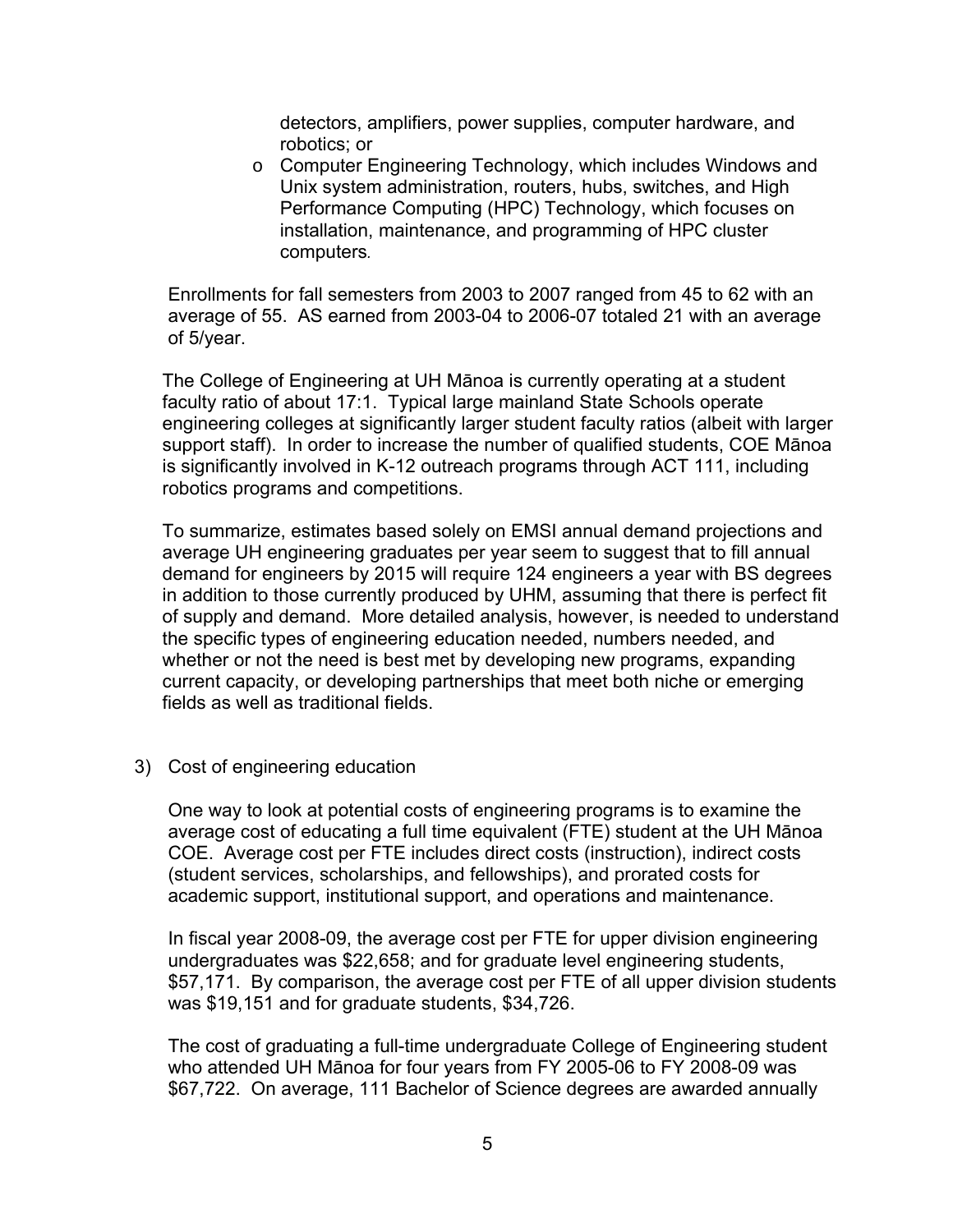from the College of Engineering (excluding degrees in biological engineering). Therefore UH Mānoa's total cost to graduate its undergraduate College of Engineering students during that period was roughly \$7.5 million.

Another way to look at cost is to examine what was expended by a given college or school per student semester hour generated. Expenditures include all general funds plus fringe benefits and net tuition and fee special funds expended during the year, including prior fiscal year encumbrance liquidations, and excludes Summer School and Continuing Education expenditures, and encumbrances. Expenditures per Student Semester Hours (SSH) include fall plus spring semester credit student semester hours.

In fiscal year 2008-09, average expenditures per SSH in the College of Engineering was \$801. Expenditures per SSH in lower division engineering was \$429; upper division, \$596; and for graduate level, \$2,183.

Compared to other programs, engineering has relatively high expenditures per SSH. Among UH Mānoa schools and colleges, expenditures (including lower division, upper division, and graduate level) per SSH ranged from \$85 (Military Science) to \$1,237 (School of Medicine). The College of Engineering had the fourth highest expenditure per SSH among 15 Mānoa schools and colleges, after the School of Ocean and Earth Science and Technology (\$1,084), the School of Pacific and Asian Studies (\$1,202), and the School of Medicine (\$1,237).

It should be noted that the FTE costs and expenditures above do not include start up costs such as new faculty and staff positions, library expansion, and facilities required for engineering education. Budget estimates prepared by UHH for the two engineering degree programs that they are recommending project \$2 to \$5 million for 25 students. Of this, a range of \$1 to \$4 million is estimated for build-up of laboratory spaces and equipment for an engineering program. In addition, approximately \$1 million are recurring costs related to faculty and support staff positions, library services, and expenses related to preparing preengineering students through a summer bridge program.

As noted above, the UHM College of Engineering is actively seeking to increase the number of qualified students eligible for enrollment. The infrastructure support per student is typically high and economies of scale play heavily. The student capacity of the COE could be increased as much as 50% with additional support in terms of staff, infrastructure, and laboratory equipment. This support has been significantly reduced over the last year by a reduction in budget of 12% imposed on the College of Engineering.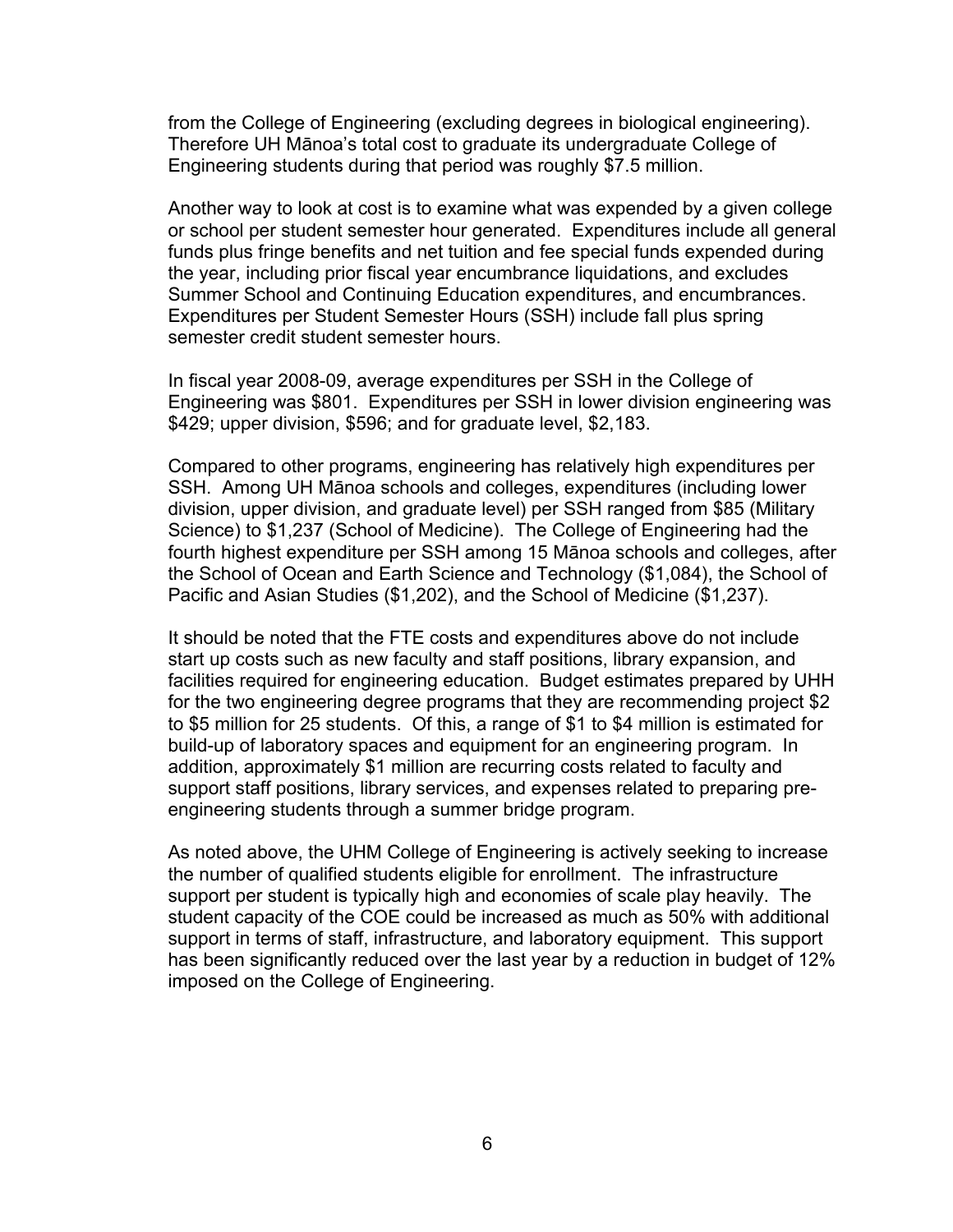4) Articulation & transfer among campuses

Between 2005-06 to 2008-09, there were a total of 240 transfer students admitted to the UHM College of Engineering. One hundred twenty-five were from the UH Community Colleges (CCs); 51 from Leeward CC, 50 from Kapi'olani CC, 8 from Maui CC, 7 from Kaua'i CC, 4 each from Honolulu and Windward CCs, and 1 from Hawai'i CC. Twenty-five transferred from UH Hilo, 5 from Hawai'i Pacific University, and 85 from non-Hawai'i institutions.

Articulation of pre-engineering courses (i.e., math, physics, chemistry, English 100, Speech 251, and a lower division economics course) is seamless between UHM and the UHCCs. Kapi'olani and Leeward CCs also offer lower division engineering courses which are equivalent to similar courses required of students in the UHM COE.

A meeting of the UHCCs and UHM COE was held on September 23, 2009 with a focus on identifying strategies to increase the number of CC transfers to engineering programs at UHM. As a result, Kapi'olani CC has proposed a grant from the National Science Foundation TCUP/PEEC program to support the development and sustainability of a multi campus collaborative to produce more Native Hawaiian baccalaureate-degree engineers "for a global economy and growing interest in invention and production of green technologies and sustainable energy production." Another meeting between the UHCCs and UHM COE is planned for January 2010 to continue the discussion regarding improving CC transfer to UHM COE.

5) Academic considerations

In 2009, two new degree programs in engineering and engineering technology were approved by the University of Hawai'i Board of Regents (BOR), and tentative plans are being formulated for a multi-campus Pre-Engineering Education Collaborative (PEEC) to build on existing program strengths at community colleges.

On May 29, 2009, the UH BOR approved the Bachelor of Applied Science in Engineering Technology degree at Maui Community College. The program will commence in fall 2010. It addresses local and regional needs for electronics engineering technicians with specialized skills in optics and remote sensing and as computer engineering technicians with specialized skills in information and computer technologies.

On November 19, 2009, the UH BOR approved the Bachelor of Science (BS) degree in Computer Engineering at the UHM College of Engineering, effective fall 2010. This is a joint program between the UHM College of Engineering and the UHM Department of Information and Computer Science. The program will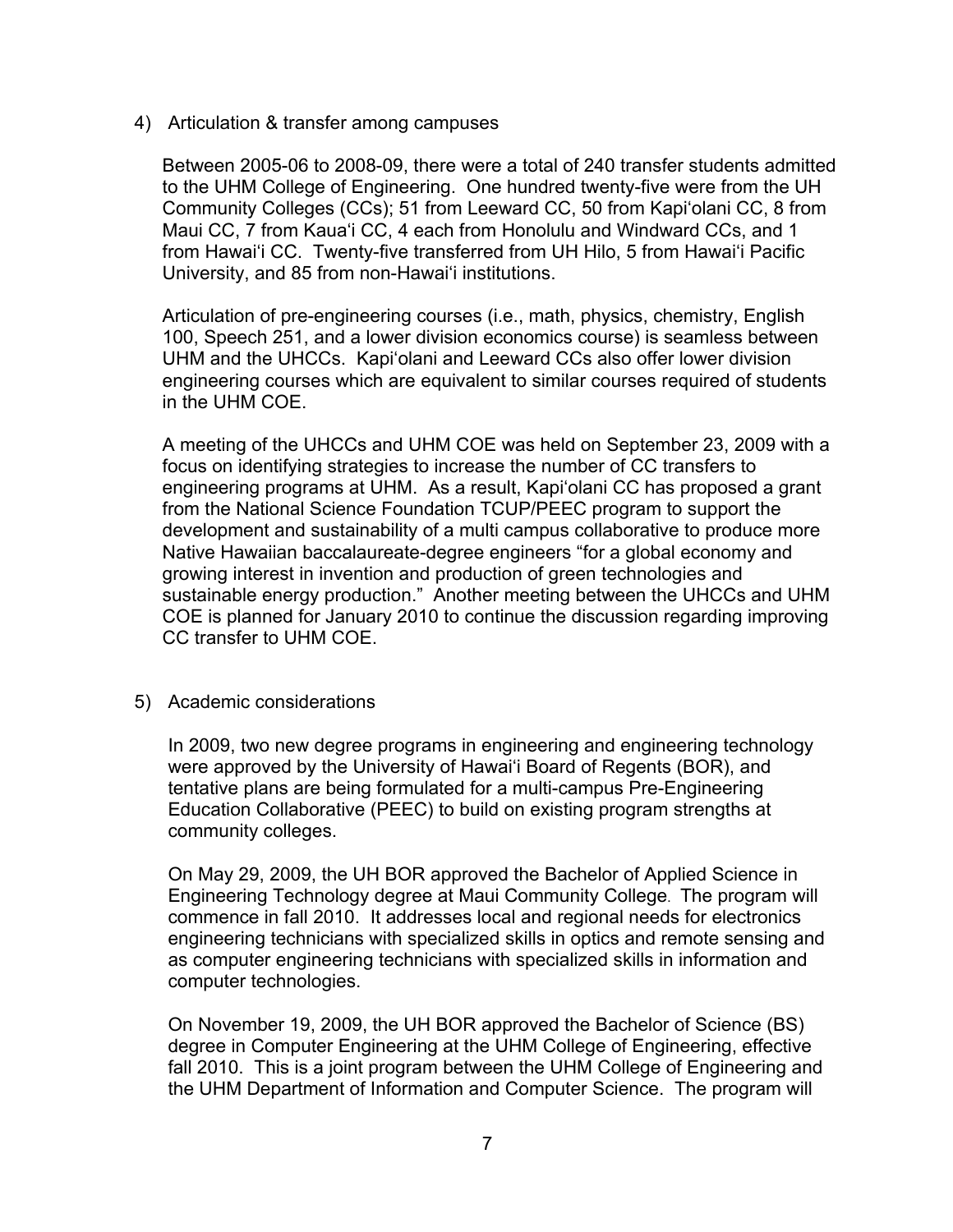train a workforce that can design, analyze, and integrate hardware and software of computers. It is the only computer engineering program in the state of Hawai'i. By focusing on computer hardware and architecture, it differs from the broader BA and BS degrees offered by the Department of Information and Computer Sciences at UHM, and replaces the Electrical Engineering computer track program at the College of Engineering. The BS in Computer Engineering was totally based on current capability and courses, requiring no additional funding.

In addition to bachelor's level programs, community colleges' pre-engineering pathways are being strengthened to increase the transfer success of students and to support the pipeline of Native Hawaiians seeking STEM degrees.

One example of a planning effort that is learning from past successes is the Kapi'olani Community College (KapCC) proposal to build on a program to increase the enrollment and retention of Native Hawaiian students at the college, and to increase the number of Native Hawaiian students successfully transferring to and graduating from a 4-year institution with a STEM degree. Initially funded by a fall 2004 Tribal College and Universities Program (TCUP) planning grant, followed by a \$1.25 million, 5-year initiation grant, the College has met or exceeded the goals and benchmarks established in the original TCUP grant by using a number of best practices in STEM education.

KapCC's Associate of Science in Natural Science (ASNS) degree pathway provides students a clear academic goal and a fully articulated curriculum leading to successful transfer to engineering and other baccalaureate degree programs within the UH system. Currently, there are 56 students in the Physical Science pathway. Ultimately, pre-engineering students will arrive at the UH Mānoa College of Engineering as sophomores or juniors.

Currently KapCC and the UHM COE are proposing partnerships with other campuses to apply successful practices to improve student achievement and transfer. Toward this end, KapCC will offer its pre-engineering courses online beginning in spring 2010.

#### 6) Current University of Hawai'i at Hilo (UHH) proposals

The State Legislature appropriated \$200,000 for FY 2010 and \$300,000 for FY 2011 for UH Hilo for required costs to support an advisory committee (FY 2010) and program implementation (FY 2011) of a Bachelor of Science degree in applied engineering. In a previous year, the legislature had appropriated funds for two faculty positions.

UHH has developed a preliminary proposal suggesting the development of two applied engineering degree programs: a BS in Agricultural and Biological Engineering and a BS in Systems Engineering. UHH's proposed implementation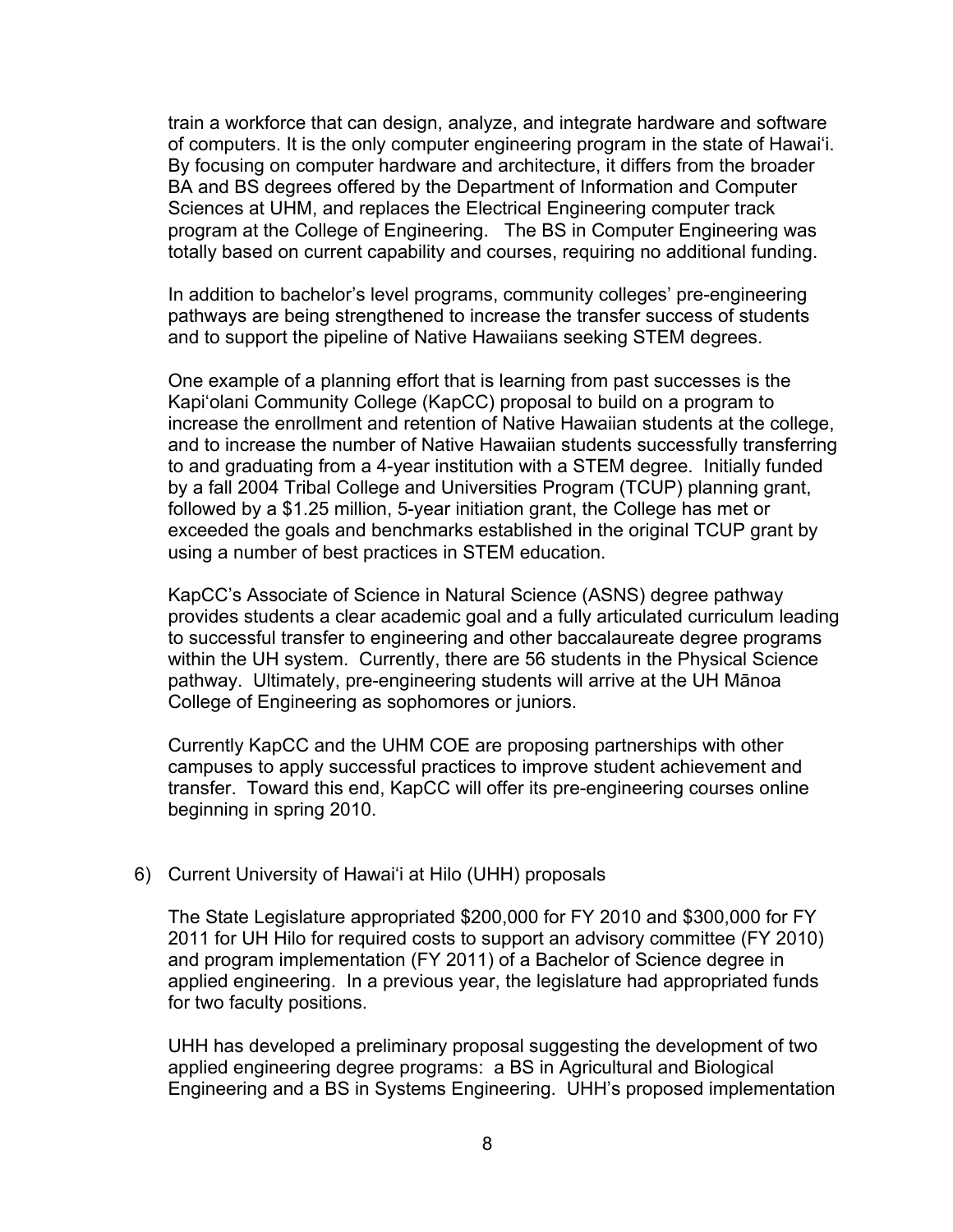schedule is to complete an authorization to plan by the end of fall 2010 and to inaugurate its first class of students in fall 2012.

In initial discussions in December 2009 with UHH, UHM COE, and the UH System, approaches to working collaboratively were discussed, for example, aligning the first two years' curriculum requirements in engineering. There was also discussion about whether the proposed degrees meet the emerging workforce needs of the state (for example, support for the implementation of the Thirty Meter Telescope or the increased attention to renewable energy, sustainable agriculture, and plant based drugs), most effective use of resources, and the need to avoid duplication among UH programs.

## 7) Proposed implementation schedule

To summarize the descriptions above, three confirmed engineering related initiatives are scheduled to start in the next two semesters that positively impact engineering education on the neighbor islands as well as Oahu:

- Spring 2010: Kapi'olani Community College will provide pre-engineering courses for transfer to the UH Mānoa College of Engineering via distance learning.
- Fall 2010: The UH Mānoa BS degree program in Computer Engineering starts.
- Fall 2010: The Maui Community College BAS degree program in Engineering Technology starts.

## Preliminary Recommendations

- Given the current fiscal environment, we recommend that the UH System continue to collaborate with campuses to support the successful transition of students from community colleges to four year programs. Continued efforts should be made to evaluate the feasibility of putting additional courses online so that programs, like those at Kapi'olani Community College, present students with options in course taking and scheduling and support their academic needs.
- We recommend that cross system planning among the four-year campuses continue in order to systemically address the workforce needs of the state while ensuring that redundancies in programs among campuses are minimized.